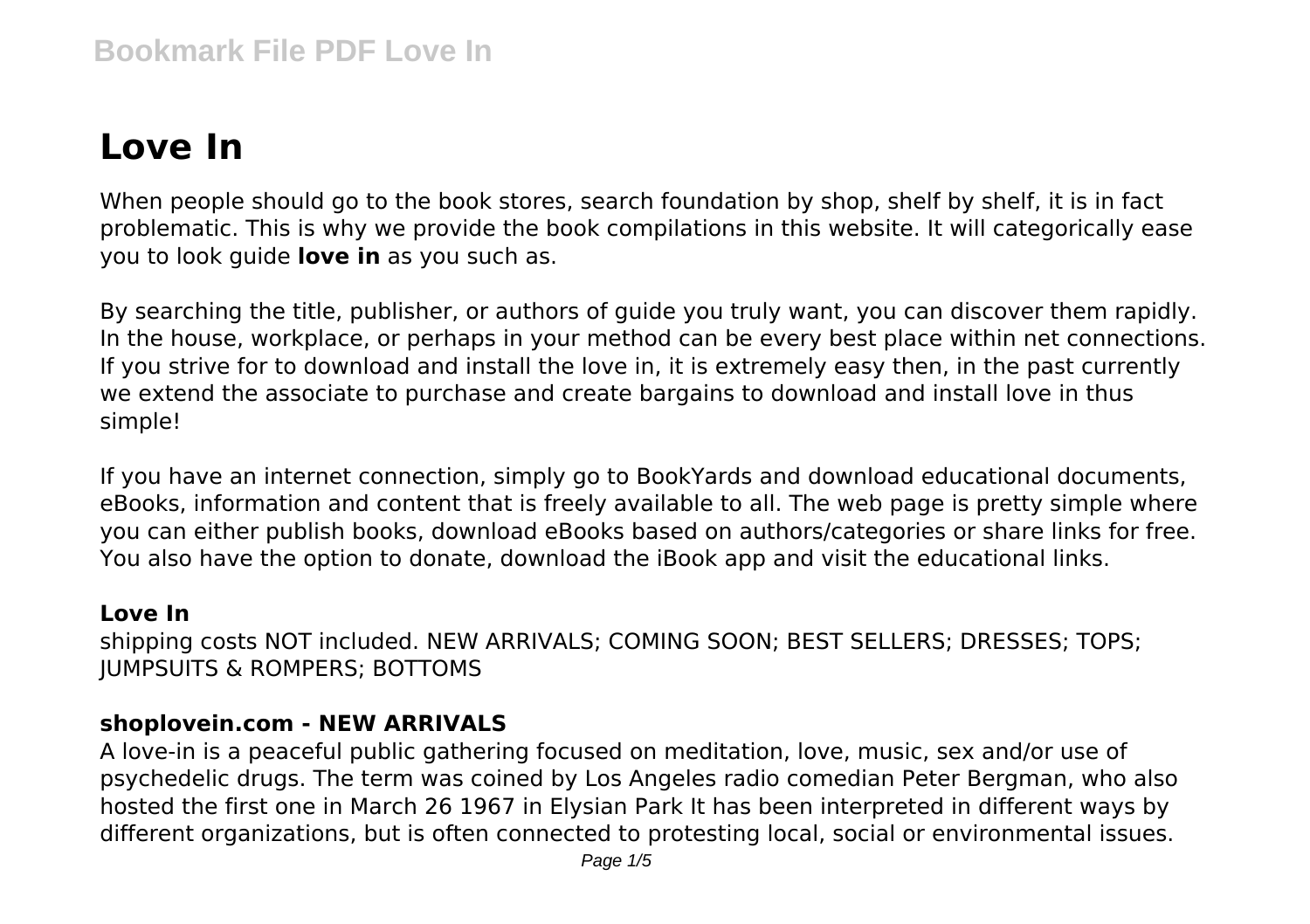## **Love-in - Wikipedia**

love-in. n. a gathering at which people express feelings of love, friendship, or physical attraction towards each other. Collins English Dictionary – Complete and Unabridged, 12th Edition 2014 © HarperCollins Publishers 1991, 1994, 1998, 2000, 2003, 2006, 2007, 2009, 2011, 2014.

## **Love-in - definition of love-in by The Free Dictionary**

love-in definition: 1. a situation where two or more people praise each other a lot, especially when the praise is more…. Learn more.

## **LOVE-IN | meaning in the Cambridge English Dictionary**

"Love has a way of making you feel really comfortable," reflected the Lewises, recent transplants to the area. Their new community, culture, and surroundings were an eye opener, and struggling financially made things even more difficult. When they reached out to the Love INC of Newaygo County (Michigan) for help…read more.

## **Love In the Name of Christ - Helping Churches Help People**

Love encompasses a range of strong and positive emotional and mental states, from the most sublime virtue or good habit, the deepest interpersonal affection and to the simplest pleasure. An example of this range of meanings is that the love of a mother differs from the love of a spouse, which differs from the love of food

#### **Love - Wikipedia**

a profoundly tender, passionate affection for another person. a feeling of warm personal attachment or deep affection, as for a parent, child, or friend. sexual passion or desire. verb (used with object), loved, lov·ing.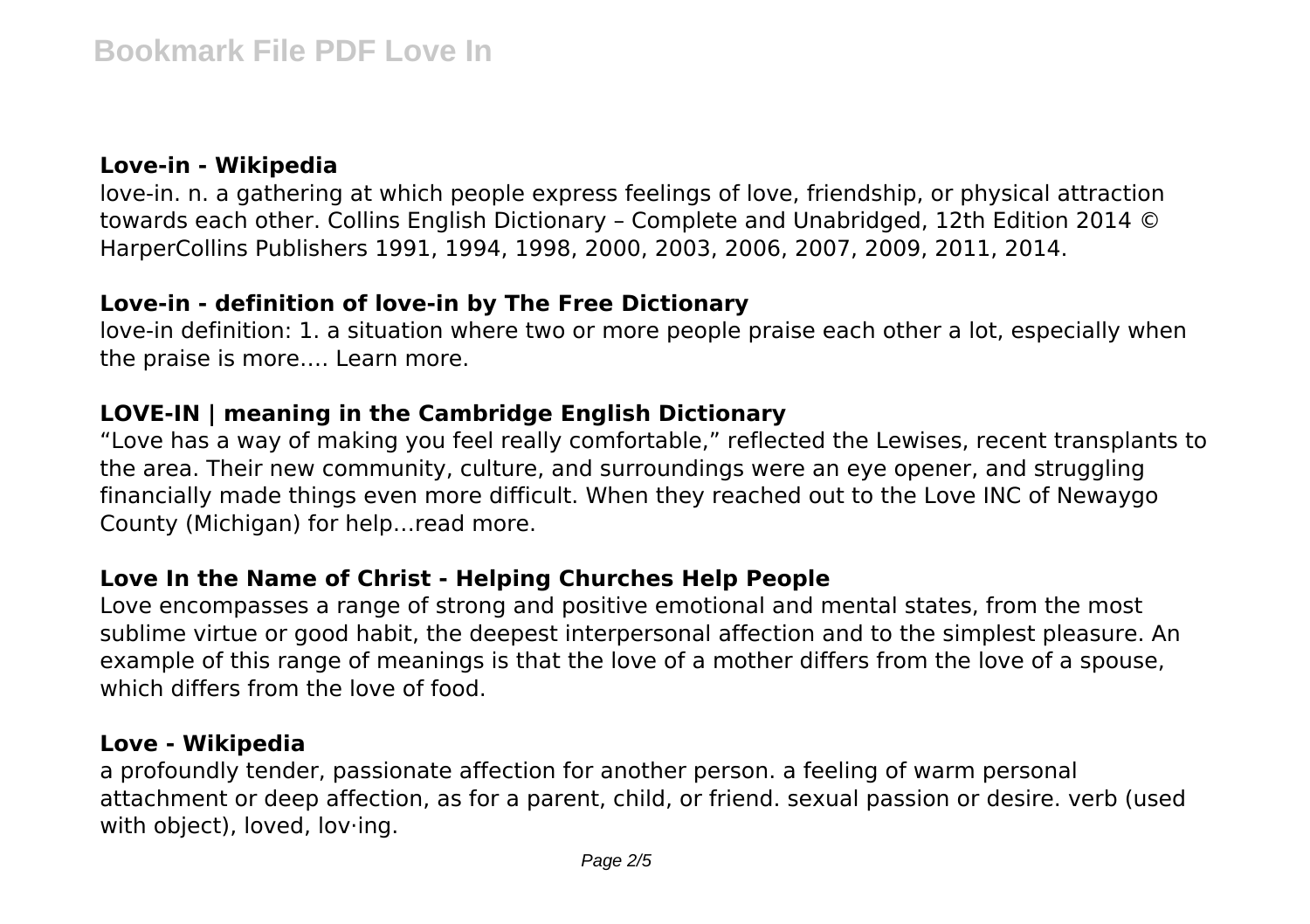## **Love | Definition of Love at Dictionary.com**

reward heart valuable. And so we know and rely on the love God has for us. God is love. Whoever lives in love lives in God, and God in them. 1 John 4:16 | NIV. trust God. Be completely humble and gentle; be patient, bearing with one another in love. Ephesians 4:2 | NIV. humility patience.

#### **107 Bible Verses about Love - DailyVerses.net**

iLovePDF is an online service to work with PDF files completely free and easy to use. Merge PDF, split PDF, compress PDF, office to PDF, PDF to JPG and more!

## **iLovePDF | Online PDF tools for PDF lovers**

love: [noun] strong affection for another arising out of kinship or personal ties. attraction based on sexual desire : affection and tenderness felt by lovers. affection based on admiration, benevolence, or common interests. an assurance of affection.

## **Love | Definition of Love by Merriam-Webster**

A strong feeling of affection and concern toward another person, as that arising from kinship or close friendship. 2. A strong feeling of affection and concern for another person accompanied by sexual attraction. 3.

## **In love - definition of in love by The Free Dictionary**

4 to touch or handle in a tender or loving manner. the baby responded to my caresses and kisses by loving me right back. Synonyms for love. caress, fondle, gentle, pat, pet, stroke.

## **Love Synonyms, Love Antonyms | Merriam-Webster Thesaurus**

Love is so hard to define because it doesn't exist as one thing. We can feel love for our significant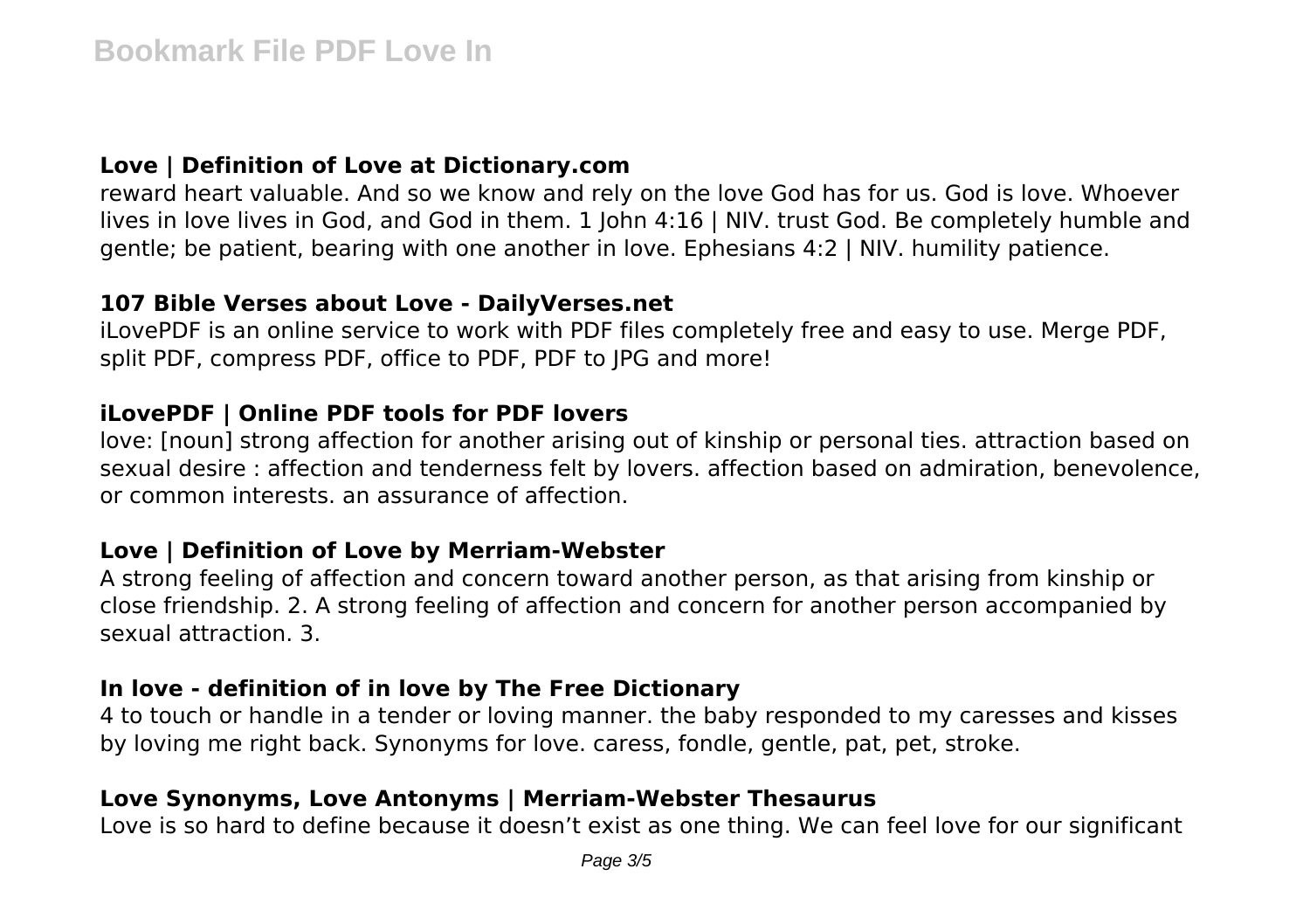others, our parents, friends, children and pets. Some of us direct our love toward God, or celebrities, and we can hold love for our neighbors, country and objects. Love can be blind, misguided, tragic, unconditional, steadfast and inconsistent.

#### **What is Love? Defining Love & the Greek's 7 Definitions ...**

Rihanna Love On the Brain | Live at Global Citizen Festival 2016 - Duration: 3:50. Global Citizen 104,887,686 views. 3:50. 50+ videos Play all Mix - Rihanna - Love On The Brain YouTube; Rihanna ...

#### **Rihanna - Love On The Brain**

Love In This Club (Main Version) Artist Usher; Licensed to YouTube by SME (on behalf of LaFace Records); BMI - Broadcast Music Inc., UMPG Publishing, EMI Music Publishing, Warner Chappell ...

## **Usher - Love in This Club (Official Music Video) ft. Young Jeezy**

Love In focuses on the basic principles of clothing--style, comfort and function--while staying up to date on the fashion trends of today (and sometimes, tomorrow). We use higher quality fabrics for our garments for softer, more comfortable feel and a better look.

## **FashionGo**

Love In is a leading women's young contemporary brand, designed and based in Los Angeles. Here at Love In, we are committed to bringing a blend of trendy and easy to wear styles. Love In is known for soft and comfortable fabrics and eye catching colors and prints, that can easily be added to any wardrobe.

## **LOVE IN - Dress | Orangeshine.com**

The real meaning of love in a relationship is to willfully compromise your needs in order to